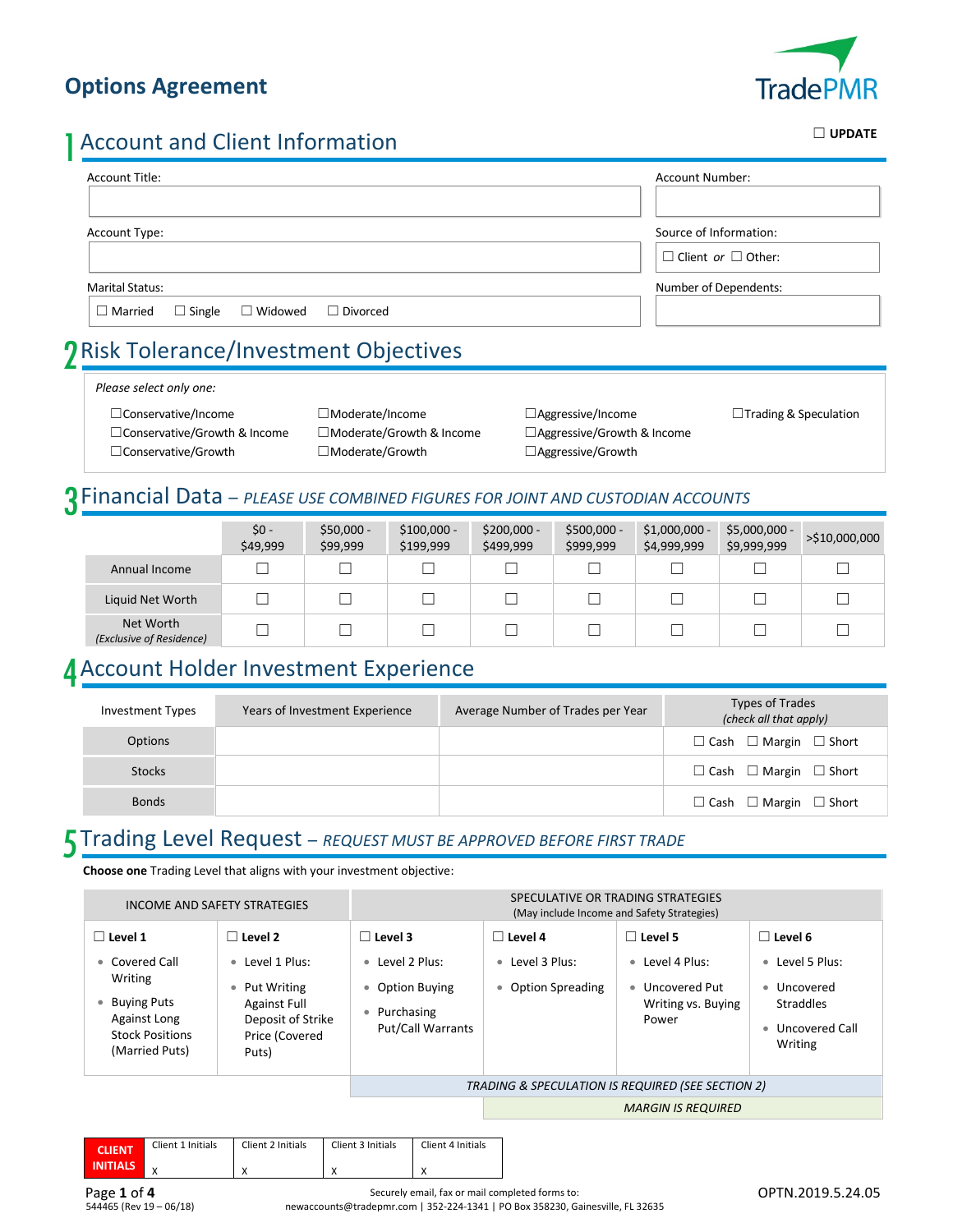### **6** Options Disclosure Provisions

**A copy of the "Characteristics and Risks of Standardized Options" can be found [https://www.theocc.com/about/publications/character-risks.jsp,](https://www.theocc.com/about/publications/character-risks.jsp) or will be furnished upon request to TradePMR's Trading Department.** 

In consideration of Introducing Firm and its clearing agent, First Clearing\* ("Clearing Agent") (hereinafter collectively referred to as "you") respectively opening and carrying an account or accounts for me, I hereby represent and warrant with knowledge and intent that you rely thereon that all of the information and statements contained in this agreement are true and accurate. I agree to promptly notify you of any material change in my financial situation, needs, or investment objective.

I acknowledge, agree and represent:

- 1. I have received and read a copy of the document entitled *Characteristics and Risks of Standardized Options*
- 2. I understand that the purchasing or selling of options may involve a high degree of risk and speculation. When purchasing options, there is the risk that the entire premium paid (purchase price) for the option can be lost if the option is not exercised or otherwise sold. When selling (writing) options, the risk of loss can be much greater if such options are written uncovered ("naked"). In such case the risk of loss can exceed the amount of premium received.
- 3. I am capable of evaluating and bearing the financial risks attendant to the writing (selling) or purchasing of options. My capabilities are based on my income, net worth, experience and knowledge of securities investing, my financial needs, and investment objectives.
- 4. I fully understand that an active program of purchasing and/or selling (writing) options may involve concomitant purchases and sales of the underlying stock to which the options relate, and that such a program may produce a high level of trading activity and commission costs.
- 5. I agree to be bound by your policies (as they exist now and as they may be amended in the future), particularly with respect to margin requirements and payment requirements. You may, whenever your sole discretion determines that there is danger of financial loss to you or me, request additional margin deposit, purchase, or sale of additional stock, or the closing out of an option position. I understand that if I exceed any applicable position or exercise limits, you are authorized at your sole discretion, and without notification, to take any and all steps you deem necessary to protect yourself (for any reason), including the right to buy and/or sell (including short or short exempt) from my account in order to bring my account into compliance with such position limits.
- 6. I understand that settlement (payment date) for options trades is the business day following the purchase or sale of the option. However, you may require deposits at the time of purchase or sale.
- 7. I understand that there are strict rules governing the cutoff time for exercising long options. I understand and agree that it is my sole responsibility to learn and keep track of the cutoff times applicable to the options in my account.
- 8. I am aware of and agree to be bound by FINRA rules applicable to the trading of options contracts. I am also aware of and agree to be bound by the rules of the Options Clearing Corporation. I understand that all transactions in my account shall be subject to the constitution, rules, regulations, customs, and usages of the exchange or market, and its clearinghouse, if any, where the transactions are executed. Transactions shall also be subject to the provisions of federal and state securities laws, as amended, and to the rules and regulations of the Securities and Exchange Commission and the Board of Governors of the Federal Reserve System. You shall not be liable for any loss caused directly or indirectly by your compliance with such rules or regulations, or by government restrictions, exchange or market rulings, suspensions of trading, war, or other conditions beyond your control. I am aware of and agree not to violate, either acting alone or in concert with others, the applicable positions or exercise limits established by FINRA, any exchange or any marketplace with respect to the trading of options.
- 9. I understand that when transactions on my behalf are to be executed in options traded on more than one exchange, in the absence of my specific instructions, you may use discretion in selecting the market in which to enter my order.
- 10. In transactions involving Exchange or NASDAQ listed options I will comply with all the rules and regulations of said market, and the Options Clearing Corporation and you, including, but not limited to, limitations on the number of options I individually, or in concert with others, may have, long or short, or may exercise.
- 11. It is understood that if options are purchased, it shall be my sole responsibility to sell or exercise in a proper and timely manner as set forth by the Option Clearing Corporation and you. I agree in the event less than three days remain until expirations of an option, and when you have been unable to contact me regarding any positions in my account about to expire, you then may exercise the limited discretion granted to liquidate those positions as you may see fit. This limited discretionary authority shall not require you to take any action whatsoever. In the event that you should liquidate any options positions, my account will be credited in a fair and equitable manner.
- 12. I understand that exercise assignment notices for option contracts are allocated among client short positions, whether covered or uncovered, pursuant to an automated procedure which randomly selects from among all client short options positions established as of the day assignment those contracts which are subject to exercise. The writer of an American-style option is subject to being assigned an exercise at any time he had written the option until the option expires. By contrast, the writer of an European-style option is subject to exercise assignment only during the exercise period.
- 13. Any agreement by me with you, whether previously or hereafter made applicable to any account of mine with you, shall also apply to such option transactions except to the extent which it conflicts with this agreement. In the event of a conflict, this agreement shall control and where there is no conflict, each provision or each agreement shall apply.
- 14. You shall not be liable in connection with the execution, handling, selling, purchasing, exercising, or endorsing of puts or calls for my account, except for gross negligence or willful misconduct on your part.
- 15. You are under no obligation to convey to me any information relating to the underlying securities covered by an option or any securities related thereto or any information relating to the options whether such information is then or thereafter known or available.
- 16. It shall be my sole responsibility to exercise in a proper and timely manner, any right or privilege or obligation of any put option, call option, or other option which you may purchase, handle, or carry for my accounts.

| <b>CLIENT</b>   | Client 1 Initials | Client 2 Initials | Client 3 Initials | Client 4 Initials |
|-----------------|-------------------|-------------------|-------------------|-------------------|
| <b>INITIALS</b> |                   |                   |                   |                   |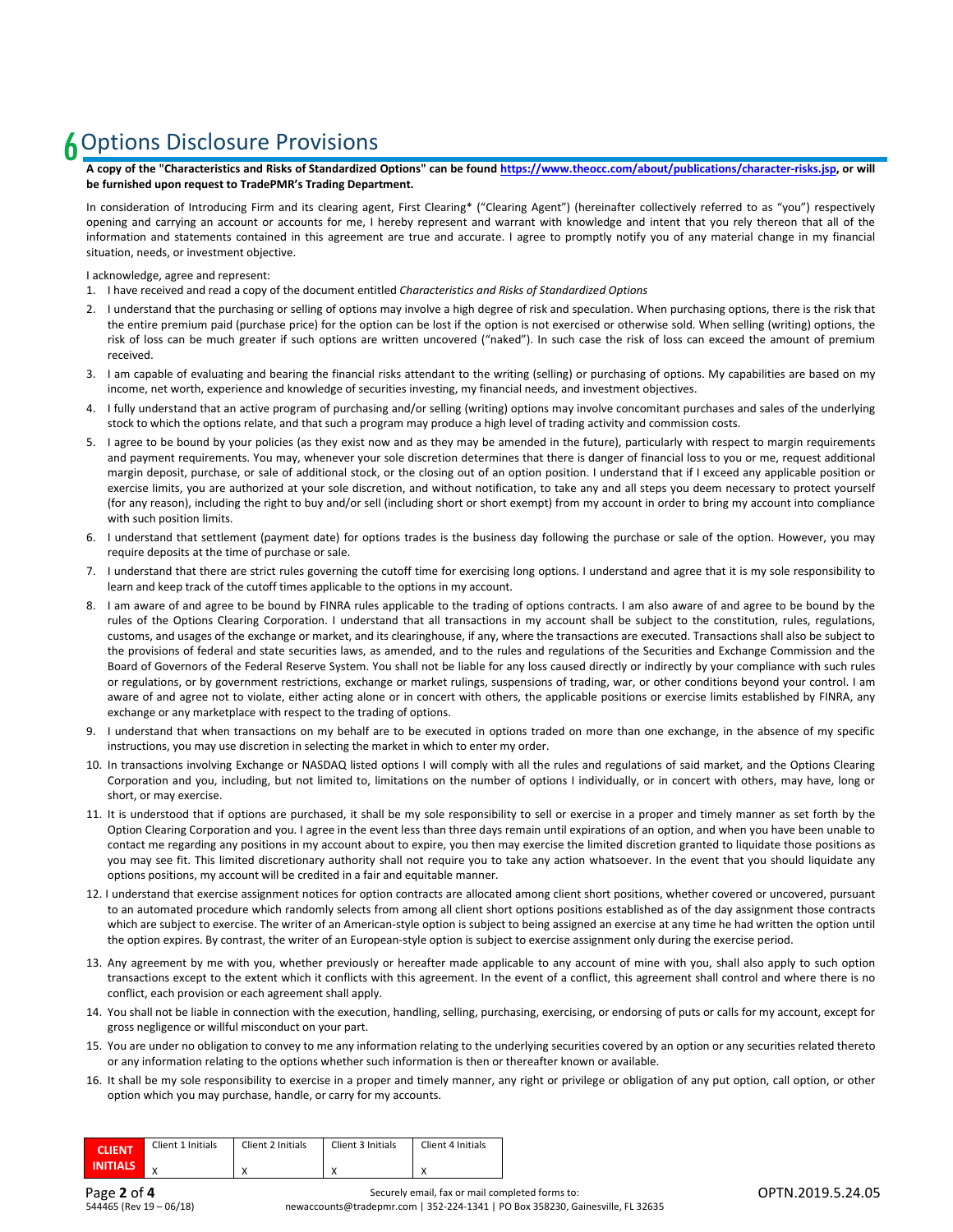### Options Disclosure Provisions Continued

#### 18. ARBITRATION

Arbitration Disclosures:

This Agreement contains a pre-dispute arbitration clause. By signing an arbitration agreement, the parties agree as follows:

- All of the parties to this Agreement are giving up the right to sue each other in court, including the right to a trial by jury, except as provided by the rules of the arbitration forum in which the claim is filed.
- Arbitration awards are generally final and binding; a party's ability to reverse or modify an arbitration award is very limited.
- The ability of the parties to obtain documents, witness statements and other discovery is generally more limited in arbitration than in court proceedings.
- The arbitrators do not have to explain the reason(s) for their award unless, in an eligible case, a joint request for an explained decision has been submitted by all parties to the panel at least 20 days prior to the first scheduled hearing date.
- The panel of arbitrators typically will include a minority of arbitrators who were or are affiliated with the securities industry.
- The rules of some arbitration forums may impose time limits for bringing a claim in arbitration. In some cases, a claim that is ineligible for arbitration may be brought in court.
- The rules of the arbitration forum in which the claim is filed, and any amendments thereto, shall be incorporated into this Agreement.

No person shall bring a putative or certified class action to arbitration, nor seek to enforce any pre-dispute arbitration agreement against any person who has initiated in court a putative class action; or who is a member of a putative class who has not opted out of the class with respect to any claims encompassed by the putative class action until:

- i) the class certification is denied; or
- ii) the class is decertified; or
- iii) the client is excluded from the class by the court.

Such forbearance to enforce an agreement to arbitrate shall not constitute a waiver of any rights under this Agreement except to the extent stated herein.

Arbitration Provision: It is agreed that all controversies or disputes which may arise between you and Introducing Firm, First Clearing\* and any Sub-Advisor (and/or any other agent) (collectively, "us") concerning any transaction or the construction, performance or breach of this Agreement or any other agreement between us, whether entered into prior to, on, or subsequent to the date of this Agreement, including any controversy concerning whether an issue is arbitrable, shall be determined by arbitration conducted before, and only before, an arbitration panel set up by the Financial Industry Regulatory Authority ("FINRA") in accordance with its arbitration procedures. Any of us may initiate arbitration by filing a written claim with FINRA. Any arbitration under this Agreement will be conducted pursuant to the Federal Arbitration Act and the Laws of the State of New York. The state or federal statute of limitations, statute of repose, non-claim statute or any other time bar that would be applicable to any claim filed in a court of competent jurisdiction shall be applicable to any claim filed in arbitration.

### 7Special Statement for Uncovered Option Writers *(Levels 5 and 6 only)*

The following statements pertain only to clients who engage in uncovered put writing and/or uncovered call writing (risk levels 5 and/or 6). IF **APPLICABLE, PLEASE RETAIN A COPY FOR YOUR RECORDS.**

There are special risks associated with uncovered option writing which expose the investor to potentially significant loss. Therefore, this type of strategy may not be appropriate for all clients approved for options transactions.

- 1. The potential loss of uncovered call writing is unlimited. The writer of an uncovered call is in an extremely risky position, and may incur large losses if the value of the underlying instrument increases above the exercise price.
- 2. As with writing uncovered calls, the risk of writing uncovered put options is substantial. The writer of an uncovered put option bears a risk of loss if the value of the underlying instrument declines below the exercise price. Such loss could be substantial if there is a significant decline in the value of the underlying instrument.
- 3. Uncovered option writing is thus suitable for the knowledgeable investor who understands the risks, has the financial capacity and willingness to incur potentially substantial losses, and has sufficient liquid assets to meet applicable margin requirements. In this regard, if the value of the underlying instrument moves against an uncovered writer's options position, the investor's broker may request significant additional margin payments. If an investor does not make such margin payments, the broker may liquidate stock or options positions in the investor's account, with little or no prior notice in accordance with the investor's margin agreement.
- 4. For combination writing, where the investor writes both a put and a call on the same underlying instrument, the potential risk is unlimited.
- 5. If a secondary market in options were to become unavailable, investors could not engage in closing transactions, and an option writer would remain obligated until expiration or assignment.
- 6. The writer of an American-style option is subject to being assigned an exercise at any time after he or she had written the option until the option expires. By contrast, the writer of a European-style option is subject to exercise assignment only during the exercise period.

NOTE: It is expected that you will read the booklet entitled *Characteristics and Risks of Standardized Options* available from your broker. In particular, your attention is directed to the chapter titled "Principal Risks of Options Positions." This statement is not intended to enumerate all of the risks entailed in writing uncovered options.

| <b>CLIENT</b>   | Client 1 Initials | Client 2 Initials | Client 3 Initials | Client 4 Initials |
|-----------------|-------------------|-------------------|-------------------|-------------------|
| <b>INITIALS</b> |                   | $\lambda$         |                   |                   |